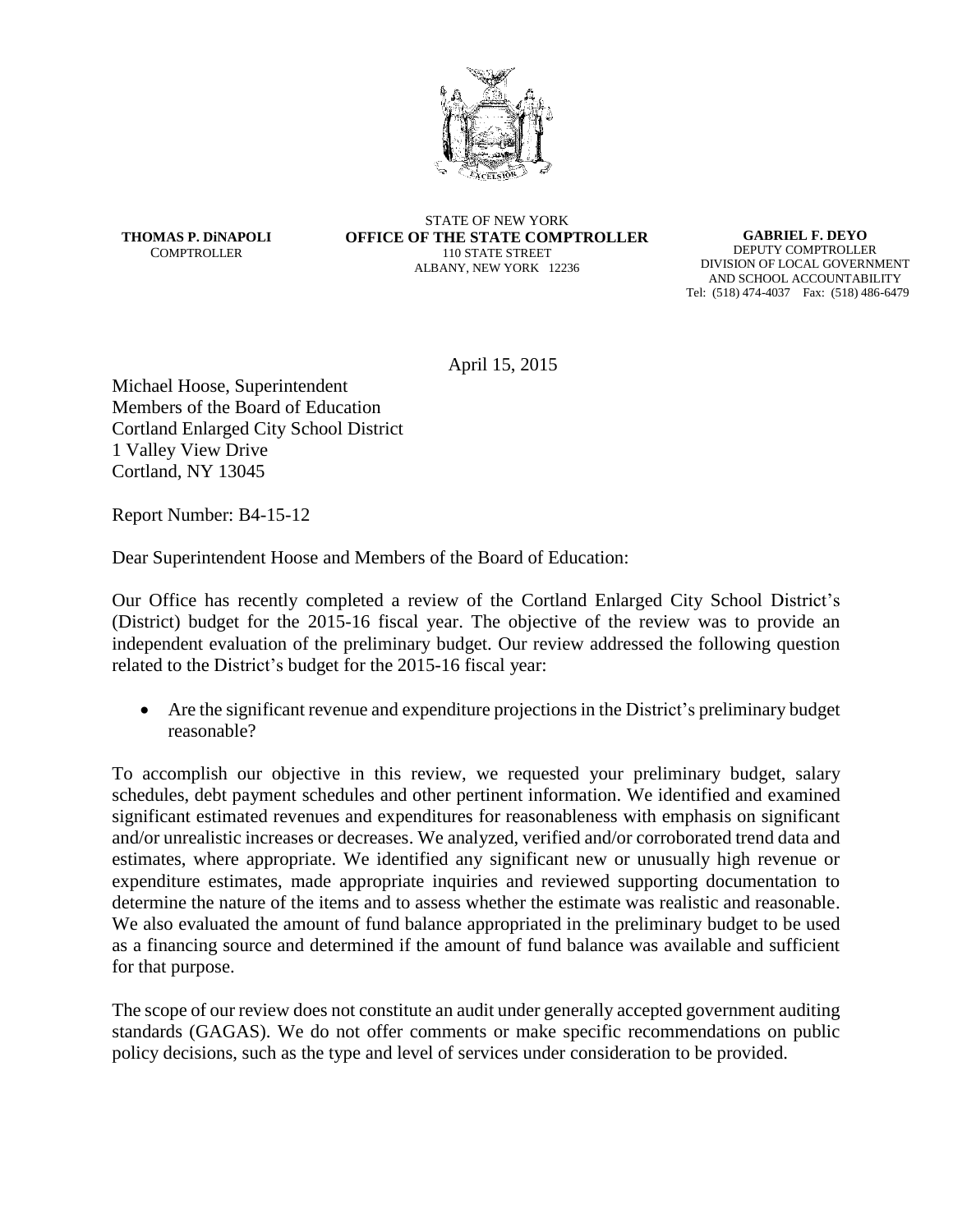The preliminary budget package submitted for review for the fiscal year ended June 30, 2016 consisted of the following:

- 2015-16 Preliminary Budget
- Supplementary Information

The preliminary budget submitted to our office is summarized as follows:

| Fund    | <b>Appropriations</b><br>and Provisions<br>for Other Uses | <b>Estimated</b><br><b>Revenues</b> | Appropriated<br><b>Fund Balance</b> | <b>Estimated Use</b><br>of Reserves | <b>Real</b><br><b>Property</b><br><b>Taxes</b> |
|---------|-----------------------------------------------------------|-------------------------------------|-------------------------------------|-------------------------------------|------------------------------------------------|
| General | \$49,576,887                                              | \$27,069,955                        | \$500,000                           | \$5,000,000                         | \$17,006,932                                   |

Based on the results of our review, we found that the significant revenue and expenditure projections in the preliminary budget are not reasonable.

Our review disclosed the following findings which should be reviewed by the District's Board of Education (Board) for appropriate action. Good management practices require that District officials take prompt action concerning our recommendations. We believe that prompt action by District officials will help improve the District's financial condition.

## **Appropriations**

The Board has a responsibility to taxpayers to estimate appropriations as accurately as possible to prevent the levy of more real property taxes than necessary to sustain District operations. Effective budget preparation requires an accurate assessment of spending needs and the means to finance those needs. It is important for spending estimates to be developed based on past expenditure trends, anticipated future needs and discretionary services planned for the ensuing year.

The District's proposed budget for payroll, health insurance, retirement, debt and utilities exceeded the District's supporting documentation for those items. Consequently, the District has overestimated appropriations by \$3.2 million as follows: payroll (\$1.2 million), health insurance (\$400,000), retirement (\$1.1 million), debt (\$175,000) and utilities (\$333,000). The majority of these appropriations are contractual obligations which District officials should be able to accurately estimate based on available supporting documentation. We recommend that the District create budgets that are reasonable and based on prior years' actual amounts with appropriate increases.

## **Reserve Funds**

 $\overline{a}$ 

The District plans to use \$5 million of its reserve funds to help fund appropriations in the upcoming fiscal year, including \$2 million of its retirement contribution reserve fund. However, this reserve fund can only be used to pay for retirement contributions.<sup>1</sup> The 2015-16 estimated cost for

<sup>&</sup>lt;sup>1</sup> "Retirement contributions" are defined as all or any portion of the amount payable to either the New York State and Local Employees' Retirement System or the New York State and Local Police and Fire Retirement System.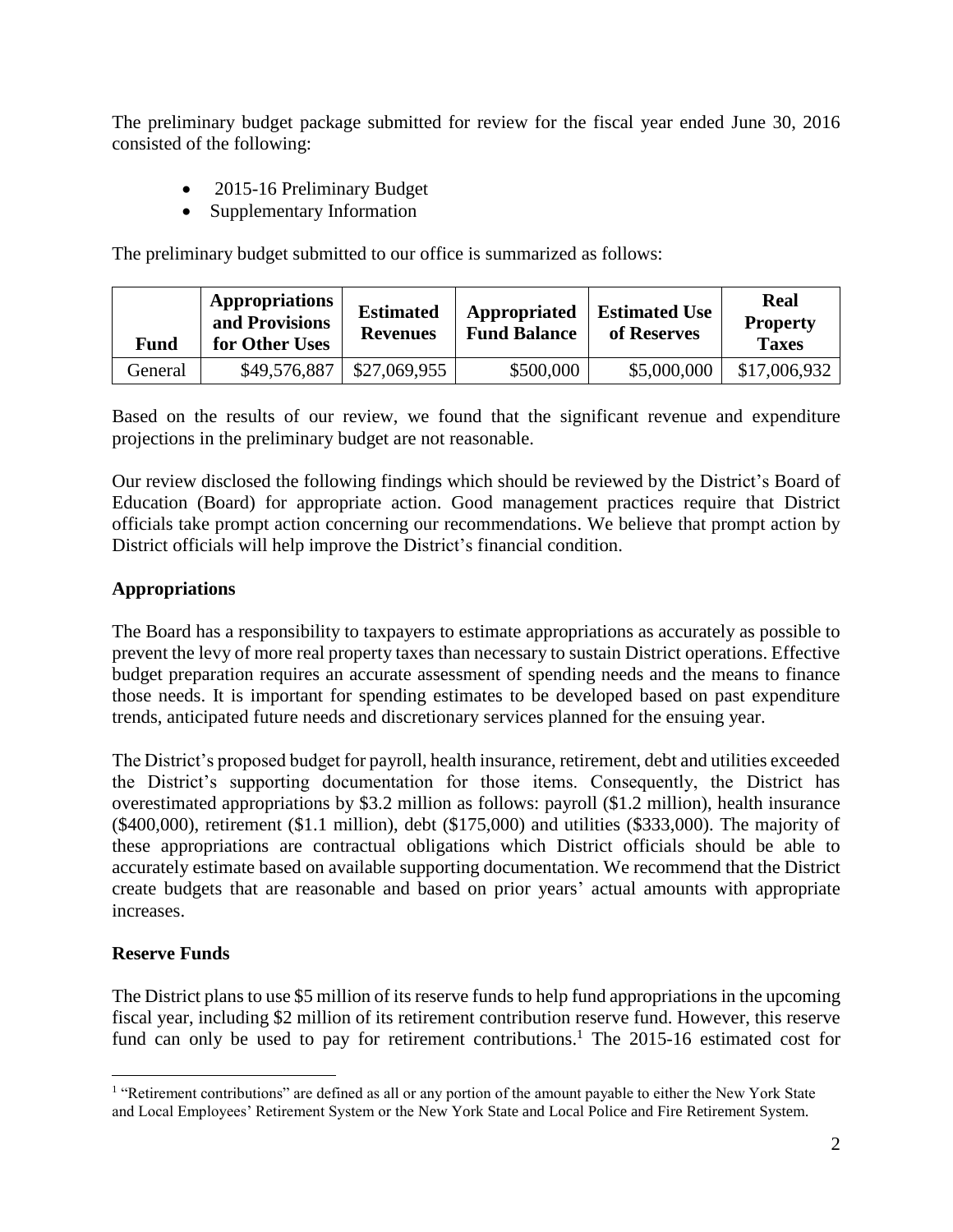retirement contributions to the New York State and Local Employees' Retirement System totals approximately \$760,000. Therefore, using the remaining \$1.2 million to fund other expenditures of the District is not an appropriate use of this reserve. We recommend the District identify alternate sources of revenue or adjust their appropriations estimates. District officials should also analyze their planned use of reserve funds to ensure they will be able to legally use them as a financing source.

## **Operating Deficit**

Our estimate of revenues, excluding the use of fund balance and reserve funds, is less than our estimate of total appropriations by approximately \$2.3 million which would create an operating deficit for the third consecutive year. In fact, we estimate that from 2013-14 through our projections for 2015-16, the District will use \$6.2 million<sup>2</sup> in fund balance and reserve funds. The District has significant balances in reserve funds that are available for appropriation for specific purposes; however, fund balance is a finite financing source that should not be relied on year after year. Continued reliance on using fund balance to fund District operations will eventually deplete fund balance. After considering the District's planned use of \$500,000 of appropriated fund balance for the 2015-16 budget, the District's unassigned fund balance for the 2014-15 year end is only \$200,000, or 0.4 percent of the ensuring year's appropriations. We recommend the District examine the use of fund balance and reserve funds as a recurring financing source and consider reductions in appropriations which, as stated previously, are overstated by about \$3.2 million.

## **Tax Cap Compliance**

The State Legislature and the Governor enacted Chapter 97 of the Laws of 2011 that established a tax levy limit on all local governments and school districts, which was effective beginning in the 2012 fiscal year. The law precludes a school district from adopting a budget that requires a tax levy that exceeds the prior year tax levy by more than 2 percent or the rate of inflation, whichever is less, and certain exclusions permitted by law, unless 60 percent of the district voters approve a budget that requires a tax levy that exceeds the statutory limit.

The District's proposed budget complies with the tax levy limit because it includes a tax levy that is within the limits established by law. In adopting the 2015-16 budget, the Board should be mindful of the legal requirement to maintain the tax levy increase to no more than the tax levy limit as permitted by law, unless it obtains the proper voter approval to override the tax levy limit.

The Board has the responsibility to initiate corrective action. Pursuant to Section 35 of the New York State General Municipal Law, Section 2116-a (3)(c) of the New York State Education Law and Section 170.12 of the Regulations of the Commissioner of Education, the Board must approve a corrective action plan that addresses the findings in this report, forward the plan to our office within 90 days, forward a copy of the plan to the Commissioner of Education and make the plan available for public review in the District Clerk's office. For guidance in preparing your plan of action and filing this report, please refer to the attached documents.

 $\overline{a}$ <sup>2</sup> The District's operating deficit in 2013-14 was \$1 million, the projected operating deficit for 2014-15 is \$2.9 million and we project an operating deficit in 2015-16 of \$2.3 million (the District's operating deficit projection of \$5.5 million less the overestimated appropriations of \$3.2 million).